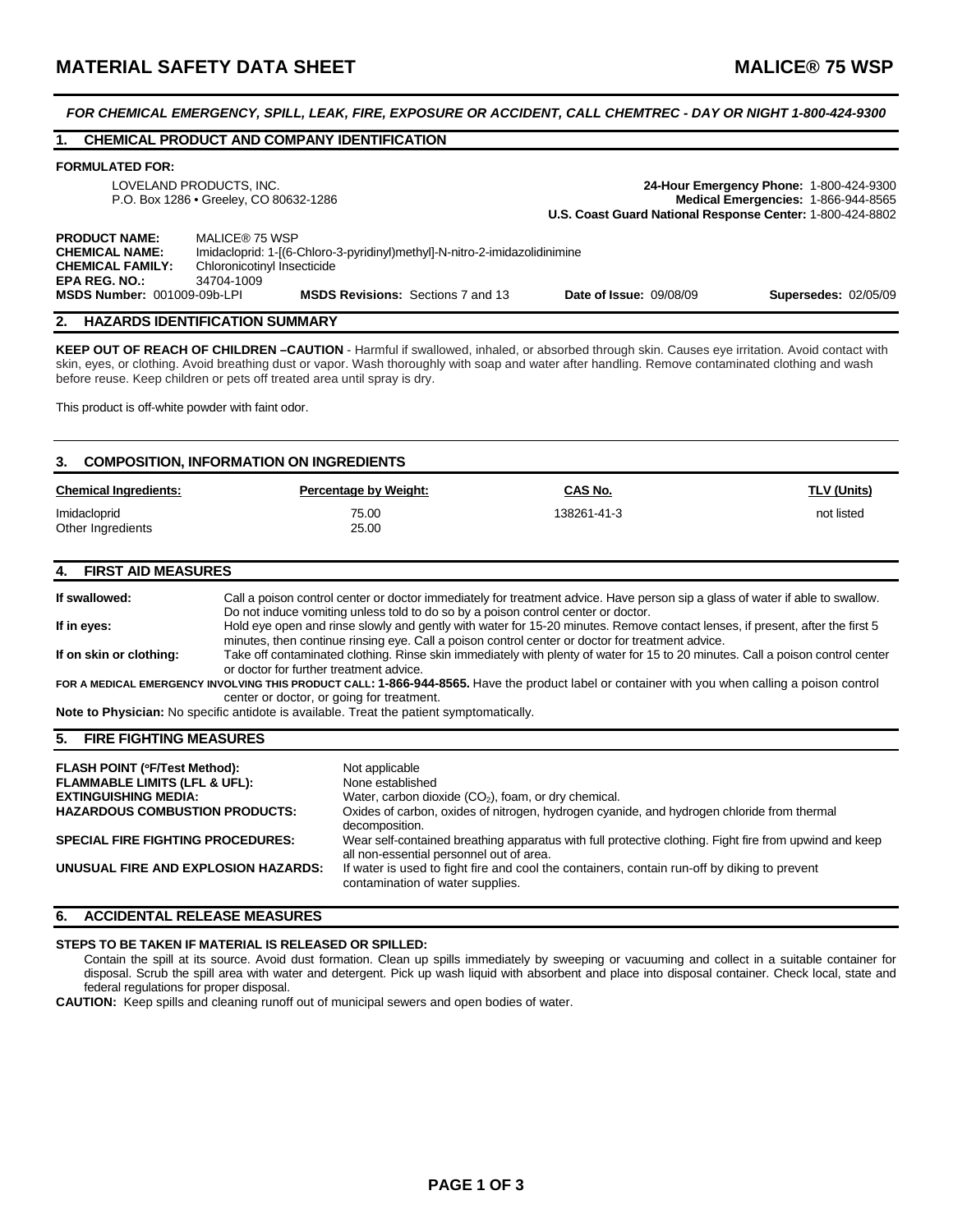## **7. HANDLING AND STORAGE**

**HANDLING:** Wash hands before eating, drinking, chewing gum, using tobacco or using the toilet. Remove clothing immediately if pesticide gets inside. Then wash thoroughly and put on clean clothing. **STORAGE: PESTICIDE STORAGE [For product packaged in plastic containers]:** Store in a cool, dry place and in such a manner as to prevent cross contamination with other pesticides, fertilizers, food and feed. Store in original container and out of the reach of children, preferably in a locked storage area. PESTICIDE STORAGE [For product packaged in Water-soluble Packaging]: Store in a cool, dry place and in such a manner as to prevent cross contamination with other pesticides, fertilizers, food and feed. Store in original container and out of the reach of children, preferably in a locked storage area. Exposure to moisture or excessive handling of watersoluble packets may cause breakage.

**PERSONAL PROTECTIVE EQUIPMENT (PPE): WPS USES:** Applicators and other handlers who handle this product for any use covered by the Worker Protection Standard (40 CRF Part 170) – in general, agricultural plant uses e.g., crops, sod farms, must wear: Long-sleeved shirt and long pants, chemical-resistant gloves made of any waterproof material such as, barrier laminate, butyl rubber, nitrile rubber, neoprene rubber, natural rubber, polyethylene, polyvinylchloride (PVC) or Viton®, protective eyewear, shoes plus socks. Follow manufacturer's instructions for cleaning/ maintaining personal protective equipment (PPE). If no such instructions for washables, use detergent and hot water. Keep and wash PPE separately from other laundry. **NON-WPS USES:** Applicators and other handlers who handle this product for any use NOT covered by the Worker Protection Standard (40 CFR part 170) – in general, only agricultural plant uses are covered by the WPS, must wear: shirt and pants, gloves, protective eyewear, shoes plus socks.

## **8. EXPOSURE CONTROLS / PERSONAL PROTECTION**

**ENGINEERING CONTROLS:** When handlers use closed systems, enclosed cabs, or aircraft in a manner that meets with requirements listed in the Worker Protection Standard (WPS) for agricultural pesticides [40CFR 170.240 (d)(4-6)], the handler PPE requirements may be reduced or modified as specified in the WPS. **RESPIRATORY PROTECTION:** Not normally required, if vapors or mists exceed acceptable levels, wear a NIOSH approved respirator. **EYE PROTECTION:** Tight fitting goggles.<br> **SKIN PROTECTION:** Wear protective clot Wear protective clothing: long-sleeved shirt and long pants and shoes plus socks. Wear rubber or chemical-resistant gloves. **OSHA PEL 8 hr TWA ACGIH TLV-TWA** None listed

# **9. PHYSICAL AND CHEMICAL PROPERTIES**

**APPEARANCE AND ODOR:** Off-white powder with faint odor **SOLUBILITY:** Dispersible **SPECIFIC GRAVITY (Water = 1):** 0.424 g/ml **BULK DENSITY:** 26.47 lbs/ft<sup>3</sup> **pH:** 6.93 **pH:** 6.93 **pH:** 6.93 **pH:** 6.93 **VAPOR PRESSURE:** Not established **PERCENT VOLATILE (by volume):** Not established **EVAPORATION RATE:** Not established Note: These physical data are typical values based on material tested but may vary from sample to sample.

Typical values should not be construed as a guaranteed analysis of any specific lot or as specification items.

**10. STABILITY AND REACTIVITY** 

**STABILITY:** Stable under normal conditions. **CONDITIONS TO AVOID:** Do not allow to freeze. **INCOMPATIBILITY:** None known

**HAZARDOUS DECOMPOSITION PRODUCTS:** Oxides of carbon, oxides of nitrogen, hydrogen cyanide, and hydrogen chloride from thermal decomposition.

**HAZARDOUS POLYMERIZATION:** Will not occur.

#### **11. TOXICOLOGICAL INFORMATION**

**Acute Oral LD<sub>50</sub> (male rat):** 440 mg/kg **Acute Dermal LD<sub>50</sub> (rat): >2,000 mg/kg <b>Acute Dermal LD**<sub>50</sub> (rat): >2,000 mg/kg **Eye Irritation (rabbit):** Moderate irritant **Skin Irritation (rabbit):** Not an irritant **Inhalation (computer): Skin Irritation (guinea pig):** Not an **i**nhalation (guinea pig): Not an **i**nhalation (guinea pig): Not and **Carcinogenic Potential:** None listed in OSHA, NTP, ACGIH, or IARC. **Target Organs:** None noted

**Skin Sensitization (guinea pig):** Not a sensitizer

## **12. ECOLOGICAL INFORMATION**

This product is highly toxic to aquatic invertebrates. Do not apply directly to water, or to areas where surface water is present or to intertidal areas below the mean high water mark. Do not contaminate water when disposing of equipment washwaters. This product is highly toxic to bees exposed to direct treatment or residues on blooming crops or weeds. Do not apply this product or allow it to drift to blooming crops or weeds if bees are visiting the treatment area. This product is toxic to wildlife. This chemical demonstrates the properties and characteristics associated with chemicals detected in groundwater. The use of this chemical in areas where soils are permeable, particularly where the water table is shallow, may result in groundwater contamination.